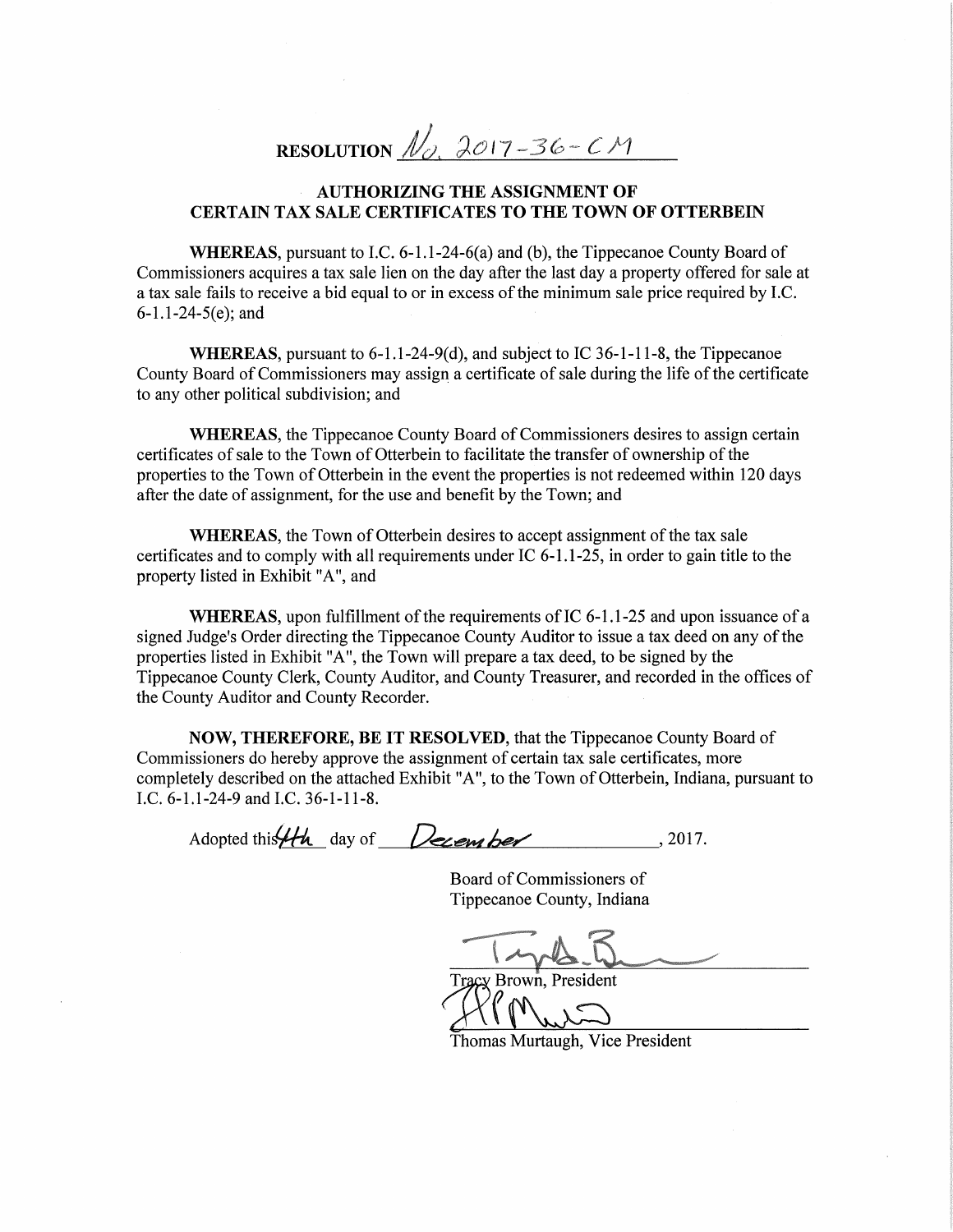$3, 2$ David Byers, Member  $\overline{\mathscr{S}}$ 

ATTEST: 100 Plantenga, Auditor of Tippecanoe County

 $\sim$ 

 $\cdot$